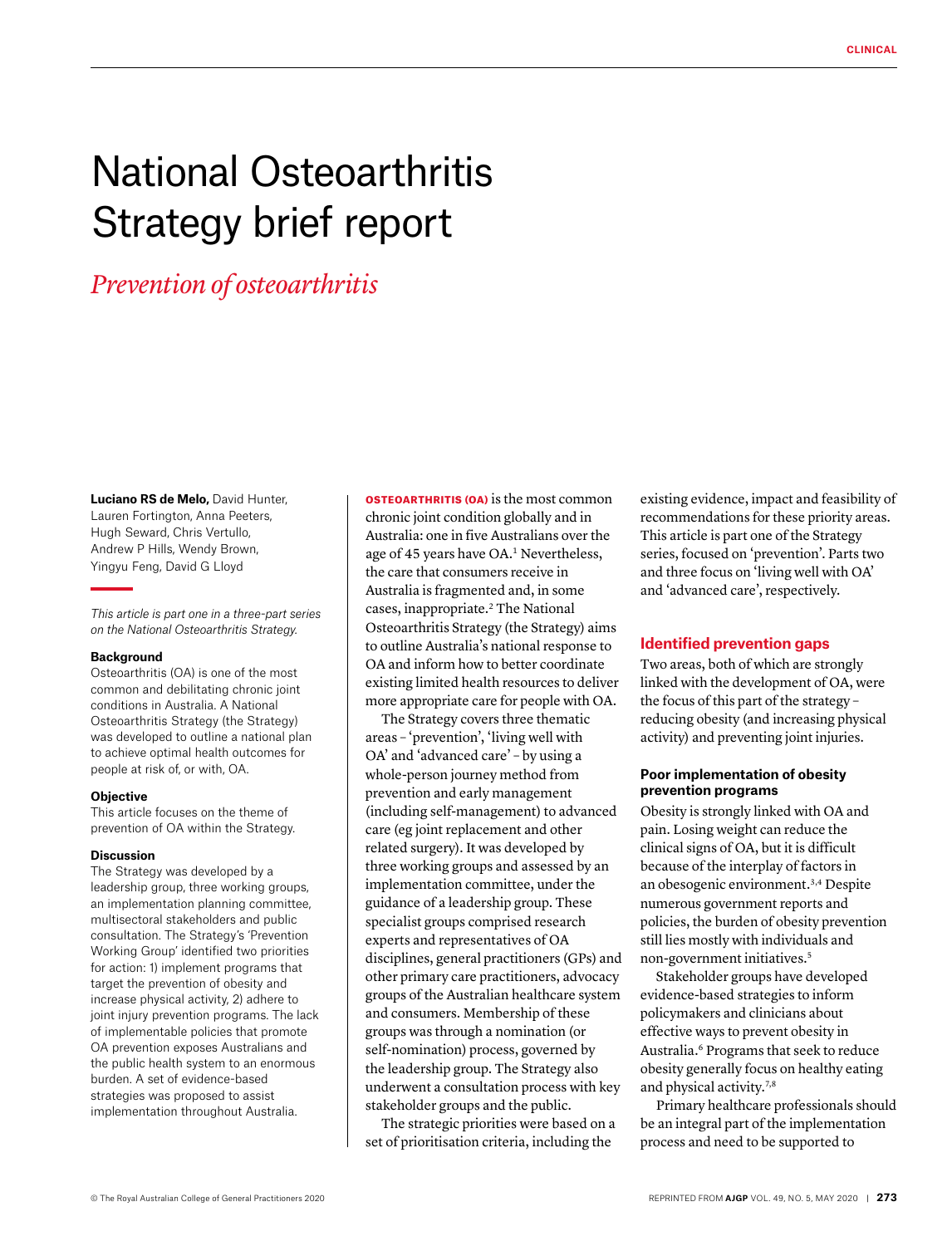manage obesity effectively. They are usually the first health professionals sought out for advice, and the patient–clinician relationship they develop can be a key contributor to the effectiveness of the program.9,10 Therefore, support from primary care professionals is needed for this Strategy to be a success.

#### **Joint injuries and osteoarthritis**

Lower limb joint injuries, particularly those sustained during sport, are a leading reason for medical attention. There is a very strong association between anterior cruciate ligament (ACL) injury and later development of knee OA.3 ACL injuries occur most often in youth aged 15–24 years, and annual incidence rates are increasing.11 Particularly rapid increases are reported for ACL reconstructions among children aged 5-14 years.<sup>12</sup> Post–ACL injury, symptoms of OA tend to occur by age 25–35 years, often a peak time for work, social and family commitments.

Prevention programs that focus on sports-specific movements and tasks can decrease injuries, including ACL injuries, by 50–80%.13,14 Specific injury prevention exercise programs (IPEPs) are available for popular Australian sports including football, netball, soccer and rugby. To assist GPs and other healthcare practitioners, information about those programs can be found at the Safe Sports Australia website (www.safesport.org.au).

Medical practitioners often have formal or informal roles in their local community sports clubs. For the best outcomes of the Strategy, practitioners can assist by promoting the message that injuries can be controlled, and encouraging the uptake of an IPEP in the clubs with which they work.

### **The general practitioner's role in the prevention of osteoarthritis**

GPs can make important contributions by assessing and managing behavioural risk factors and advocating for social policy change toward increasing physical activity and obesity reduction in their communities. They can counsel patients about local opportunities for becoming more physically active, improving nutrition and supporting behaviour change.15

Chronic Disease Management Programs – such as the Osteoarthritis Chronic Care Program and the Osteoarthritis Hip and Knee Service, 16,17 offered in hospital settings, and Healthy Weight for Life,<sup>18</sup> provided through some private health insurance plans – can assist GPs to provide evidence-based education and management strategies for at-risk patients. A key component of most plans is referral to accredited exercise physiologists, dietitians and physiotherapists for assistance with increasing physical activity and improving diet. Referral to sport and exercise physicians is available for patients with complex conditions.



Timing/relevance of research evidence (12–24 months)

Figure 1. The Strategy's proposed framework for the implementation of strategies required for the prevention of osteoarthritis *Adapted from Wolk et al20 and based on the Consolidated Framework for Implementation Research21*